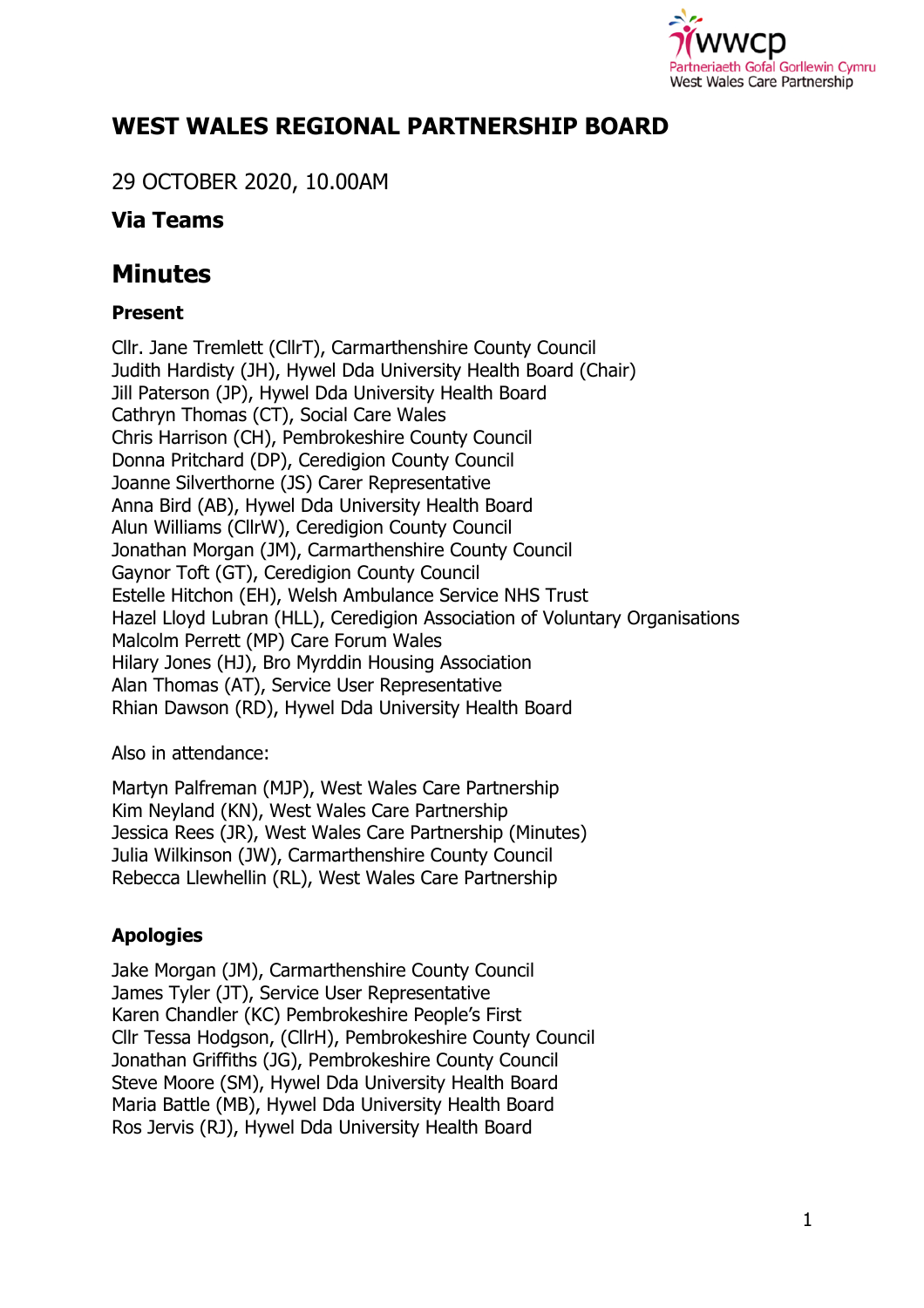### **1. Chair's welcome**

The Chair welcomed attendees to the meeting.

CllrT advised members on her decision to stand down as Chair of the RPB with immediate effect and thanked both RPB members and the WWCP team for their support during her tenure.

#### **2. Apologies**

These were noted.

#### **3. Election of Chair and Vice Chair**

MJP thanked Cllr T for her tenure and advised that there had been one nomination for Chair, Judith Hardisty, and one nomination for Vice Chair, Hazel Lloyd Lubran. These nominations were seconded by CllrT and CllrW respectively.

Accordingly, JH chaired the remainder of the proceedings. She thanked CllrT for her contribution as chair of the RPB and to the development of an effective partnership that was recognised across Wales. HLL added her thanks to Cllr T and stated she was looking forward to working with JH to continue the excellent results achieved by the RPB during her tenure, at an important time in the Board's development.

#### **4. Minutes of previous meeting held on 22 July 2020 and matters arising**

There were no amendments to the minutes, which were approved.

#### **For Agreement:**

#### **5. West Wales Integrated Winter Plan 2020-21**

JP provided an overview of the process that had been undertaken to produce the Integrated Winter Plan for 2020-21. The Plan had been developed collaboratively by leaders across the health and care system and brought together a suite of linked plans focused on priorities including but not restricted to: Discharge to Recover and Assess (D2RA); Ambulatory emergency care plan, Urgent primary care plan and 111 contact first. Proposals had been grouped under themes, such as Intermediate Care, Long-term care and Hospital care and were also aligned with the Welsh Government's four Covid-19 Harms and its Strategic Goals as set out in the national Winter Protection Plan.

JP stated that there had been consideration of all funding opportunities to create a composite plan around the best fit with priorities under the winter protection plan, the test for which would be its deliverability. Some pipeline proposals were included, in support of which additional Welsh Government resources and/ or in-programme slippage would be allocated if available. A task and finish group had been set up which, in addition to developing the plan, would monitor and evaluate impact and outcomes. JP commended the work that has been done by colleagues and the collaborative effort involved.

Cllr W advised he had raised the issue with the Minister of the challenges involved in managing different pots of funding and the resources required to monitor and report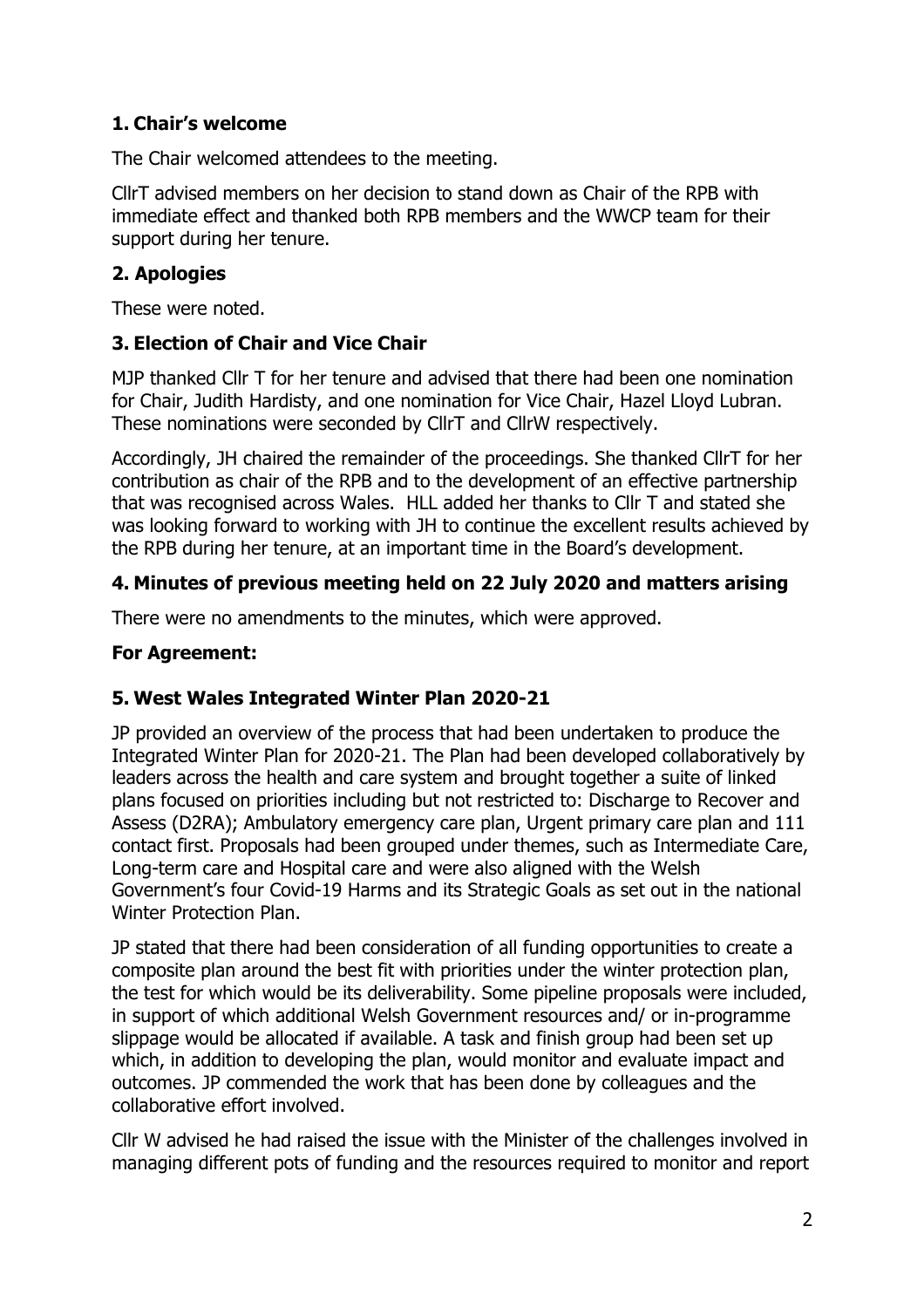on disparate funding streams effectively. MP advised he continued to raise this issue with officials and to press for rationalisation of funding streams in the future.

The Plan was approved for submission to Welsh Government.

#### **6. A Healthier West Wales (Transformation Fund): Update and Future Arrangements**

MJP and JW briefly introduced the progress update on the 3 programmes which highlighted achievements to date and illustrated how implementation of the programmes had been particularly timely in supporting the region's response to Covid-19.

He then provided an overview of outline, costed business cases for the programmes for 2021-22, which needed to be submitted to Welsh Government by 30 October to secure confirmation of the in-principle allocation of £6m. These had been informed by:

- An external evaluation undertaken by KPMG, included in the papers, which addressed a series of specific questions set by Welsh Government. The evaluation report recommended continuation of the programmes for a further year but identified 4 key areas for improvement as follows: (1) more effective measurement of impact and outcomes; (2) greater clarity over local variations to regional models; (3) better engagement with stakeholders to inform programme development and (4) improved communication with frontline staff in relation to service models and inter-relationships between transformation and other programmes.
- Review by operational groups of progress to date made by each programme and further steps required to deliver programme objectives over the coming financial year

These would be developed into full programme plans for approval by the RPB early in 2021 once funding had been confirmed.

MJP confirmed that an action plan would be produced in response to the KPMG recommendations and that these would be brought to the RPB for information at the next meeting. **ACTION: MJP**

JH stressed the clear need over the coming year to evidence impact and benefits of each programme to inform decisions between partners on whether they should be continued beyond the funding period. Finance and other teams needed to be involved in this process. MJP confirmed that this would be a priority and also advised on proposals by Welsh Government to commission additional capacity at national level to support work in 2021-22 on the identification of cost and system benefits of all transformation programmes across Wales. This was welcomed.

Additional in-principle allocations to support performance and evaluation (£60K), Research, Innovation and Improvement Coordination Hubs (RIICHs) (£250K) and engagement (£40K) in 2021-22 were also noted.

The RPB noted transitional arrangements and indicative allocation for 2021-22 and approved the continuation of the Healthier West Wales programmes the transitional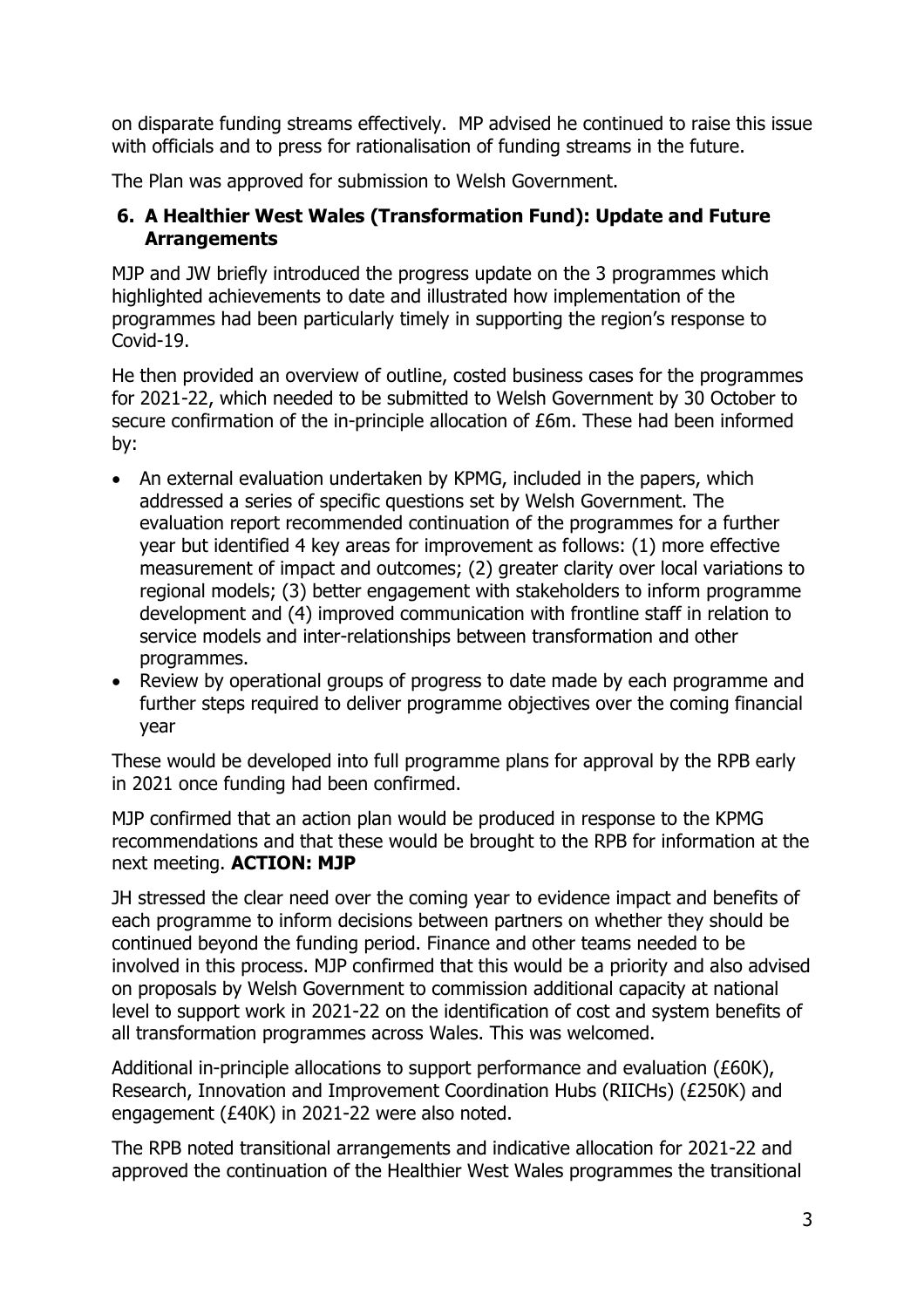year based on the outline business case and indicative financial profiles. The KPMG evaluation report and its recommendations were also noted.

### **7. Integrated Care Fund**

MJP advised the RPB of Welsh Government confirmation of an interim year of transitional funding for both Capital and Revenue ICF for 2021-22. Allocations were still to be confirmed; however, the indication from Welsh Government was that they would remain at the same level as the current year.

JP briefly presented the findings of the internal audit undertaken by Hywel Dda UHB of ICF governance. The audit report was noted. It contained 9 key recommendations for improved governance arrangements in respect of the ICF. It was noted that addressing the findings and recommendations would require action not just by the UHB but by all partners and it was agreed that the RPB should monitor implementation of the recommendations. JP advised that scrutiny by the IEG of quarterly reports was already being strengthened with immediate effect, and MJP further confirmed that arrangements to strengthen financial reporting were being implemented. It was agreed that the RPB would be updated on progress.

JH asked if board members had any questions and requested that the board note the findings of the audit.

MJP introduced the update return on the ICF revenue programme for Quarters 1 and 2 which would be submitted to Welsh Government at the end of the month. Gaps in information relating to spend and deliverables of certain projects, despite recent improvements in reporting, were noted and the Board was advised that further action being taken in the light of the audit report would help ensure reporting improved in subsequent quarters.

The Capital programme was then introduced for approval. Members were advised that the programme had been adjusted to reflect the reinstatement of £8m initially redirected from the programme to meet anticipated costs of field hospitals in response to Covid-19, following provision of alternative funding by Welsh Government. The regional ICF Capital Group would be closely monitoring delivery of both Major and Discretionary Capital programmes and there was confidence that the current allocation would be spent within the financial year.

HLL stressed the importance of a robust process for signing off ICF revenue and Capital programmes for the 2021-22 transitional year. Alignment of the programmes with other funding streams would be important. It was agreed that the former regional ICF Forum should be reconvened to facilitate the development of programmes prior to formal sign-off. **ACTION: MJP**

The RPB noted and endorsed the Q1 and Q2 report and approved the revised Capital programme.

### **8. Report on impact of Covid-19**

MJP explained that Welsh Government required the submission of this report by 31 October. Its objectives were to (1) outline changes that had been made to regional governance during the Covid-19 outbreak, (2) assess the impact of the pandemic on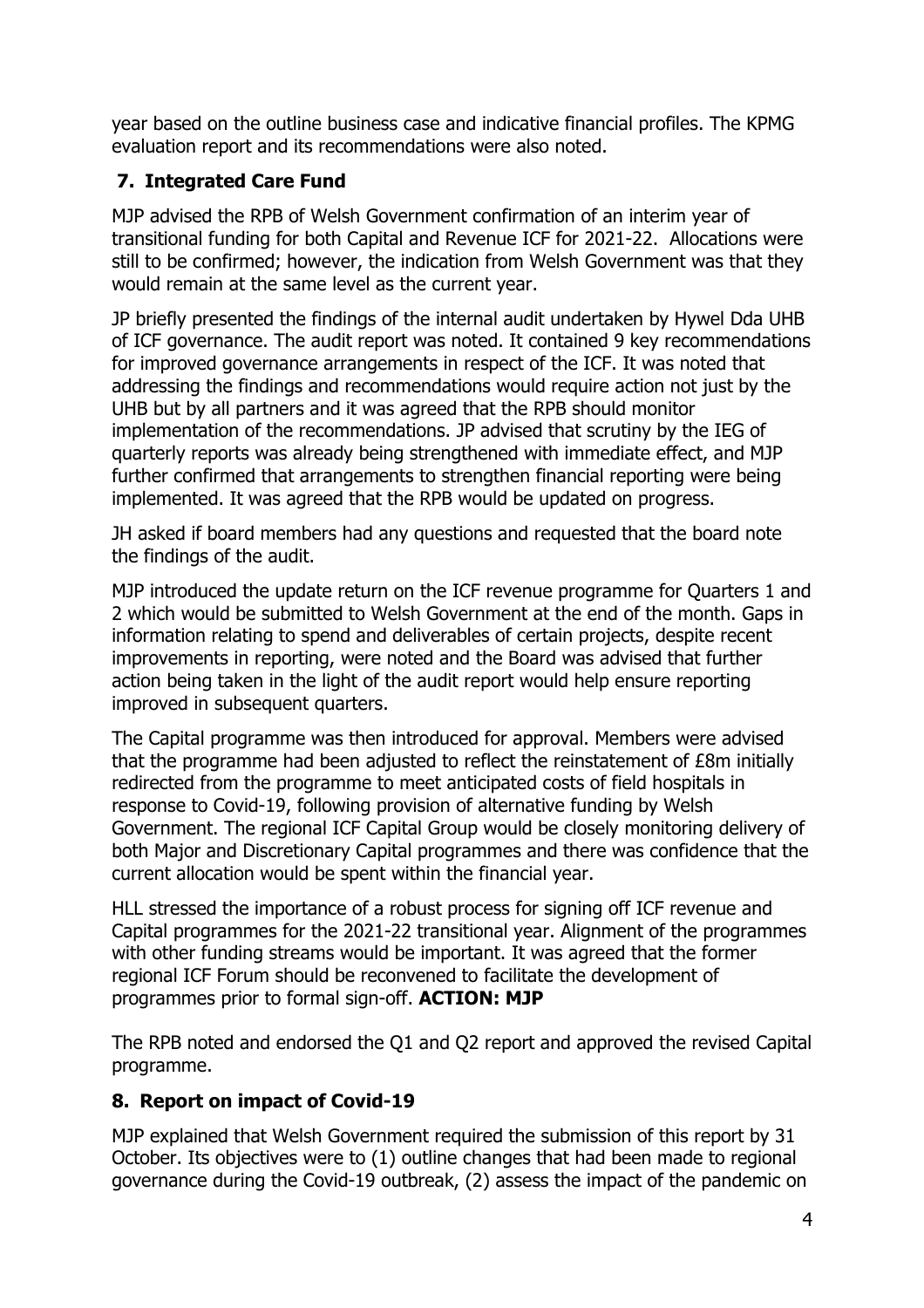needs for care and support across different population groups and (3) setting out key implications for the future of services. Findings would inform more detailed work which would be carried out over the coming 15 months to produce the next regional Population Assessment. The report was commended and approved, noting the need to link future work with that if gold command structures within partner agencies, workforce changes being introduced in response to the pandemic, particularly in care homes and wider community responses and emerging models of support. The RPB further noted work being taken forward with the Local Resilience Forum for Dyfed Powys, the three PSBs to align and coordinate recovery.

It was agreed that planning for the Population Assessment needed to start now and that appropriate working groups would need to facilitate the process. An initial scoping meeting would be held between JH, HLL and MJP to look at a possible approach. **ACTION: MJP**

#### **9. No Wrong Door: Bringing Services Together to Meet Children's Needs: Regional Action Plan**

MJP advised that in response to the recommendations in the Children's Commissioner's report, a regional action plan had been prepared which would be submitted to her office by 31 October. Delivery would be monitored by the new regional Children's Group and reports on progress brought to the RPB. MJP stated that the Children's commissioner had advised of her intention to attend an RPB meeting during the next financial year to discuss progress.

The plan was approved.

#### **10. Delivering Support to Carers**

AB introduced the item, stating that a 5-year regional Carers' Strategy had been developed following engagement with over 500 carers, which had allowed the group to identify and develop strong thematic areas to progress. AB explained that there would be yearly action plans to bring all the workstreams together and to date, it had received very positive feedback. The strategy was available bi-lingually and a local 3rd sector organisation Planet Easy Read had been commissioned to provide the easy read version, with a young people's version in development.

AB thanked JS, Carer representative on the board, for her input into the strategy and support of the process and confirmed the strategy would be launched on Carers' Right's Day.

HLL commended the co-production approach to develop the Carers' Strategy and stated as a partnership we should commit to doing more of it, in a similar approach to that taken by the Regional Improving Lives Partnership.

KN stated that the Carers' Strategy would also influence the development of the ICF carers' investment plan.

The Strategy was endorsed by the Board.

It was noted that a £1million fund has been launched by Welsh Government in support of unpaid carer's that have been directly impacted by Covid.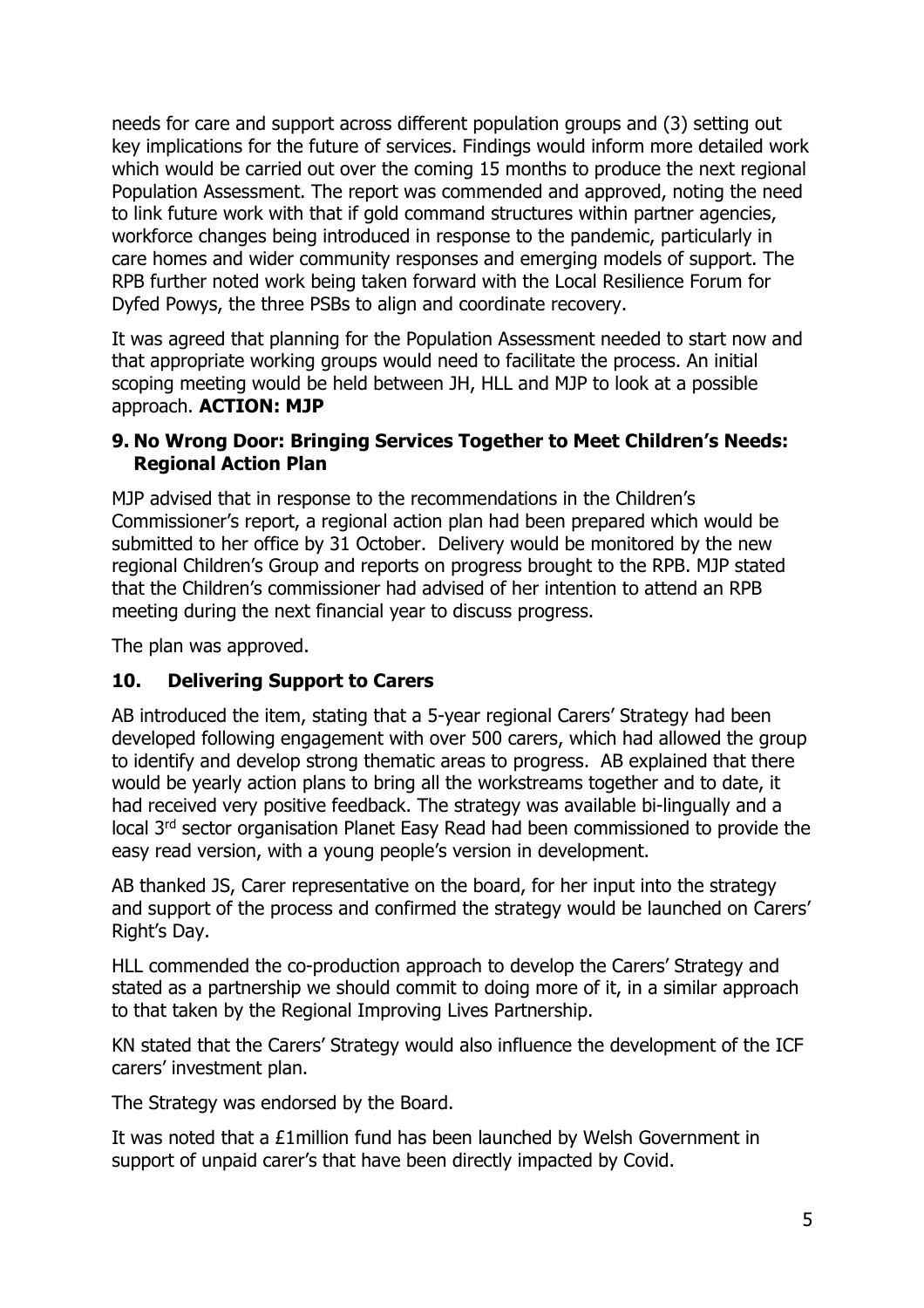AB also advised that WG has launched a national plan for carers, early iterations of which demonstrate alignment with the regional approach and suggested that the Carers' Development Group respond to the consultation in addition to the RPB.

CH then presented a paper setting out current performance in relation to Carers' Needs Assessments which has been requested formerly by the RPB. CH stated that the data included had to be considered with caution as parts of the region collect data differently. CH stated there were areas for improvement however, the intention was to create consistent data sets across the 3 counties to enable effective and consistent implementation and tracking of carers' assessments, ensure they are considered as a key priority across the region and that findings are used to influence services that support carers.

For information:

## **11. West Wales RPB Annual Report 2019-20**

The report had been published on 15 October; MP thanked all who had contributed.

### **12. RPB/ Integrated Executive Group Development Programme**

IPC had been commissioned to provide 2 development sessions, one for IEG on 9 November and one for the RPB on 16 November. A self-assessment questionnaire would be circulated to members to be filled out prior to the session on the 16<sup>th</sup>.

### **13. Regional Public Services Board/ RPB event 4 November 2020**

MJP reminded members of the regional event which would take place via Zoom and advised that instructions on how to register had been circulated to members.

### **14. Date of next meeting**

**11 February 2021 2PM**

**NOTE CHANGE OF DATE**